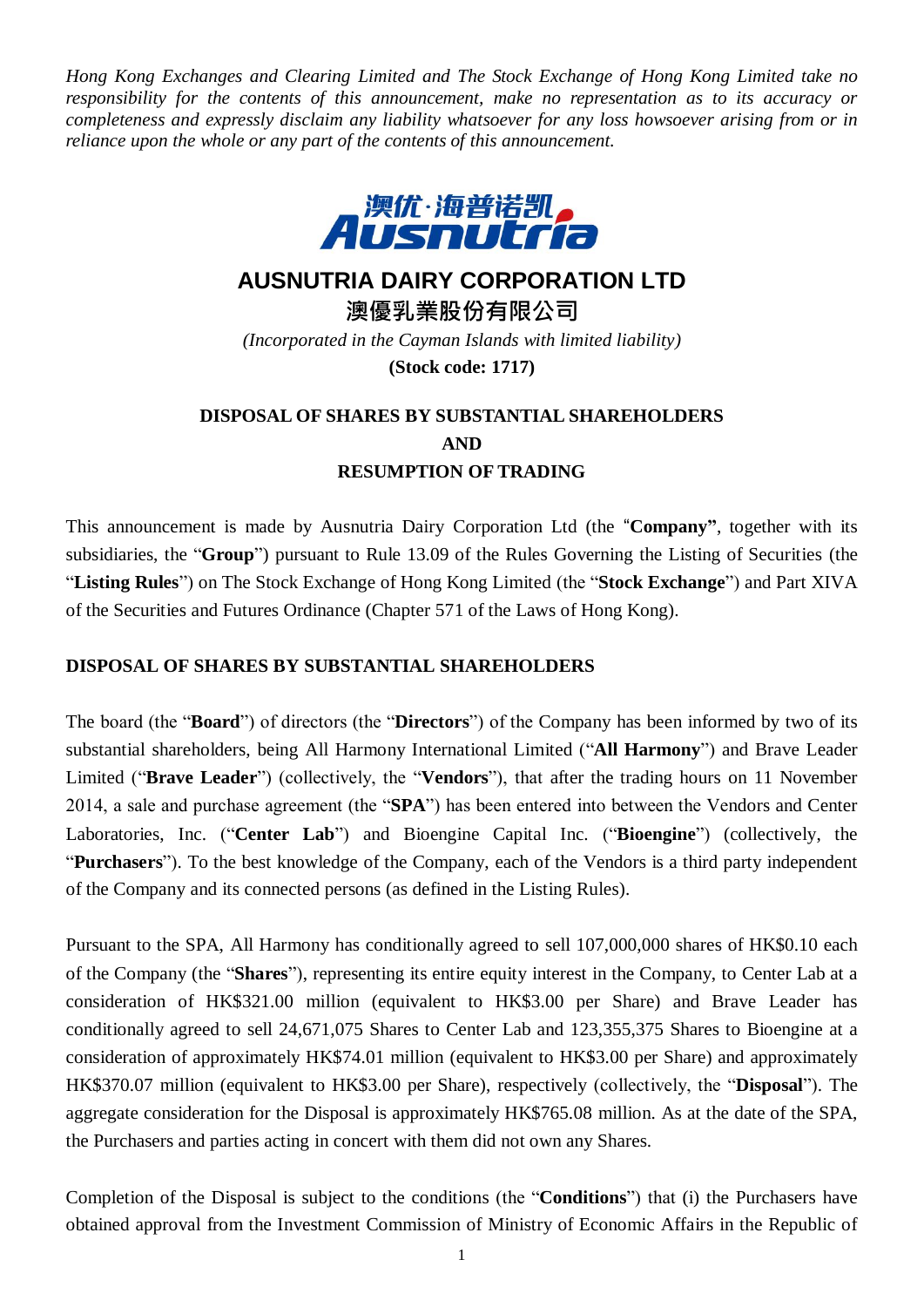China ("**Taiwan**") for the Disposal and such approval not having been revoked or otherwise become invalid; and (ii) the Disposal not having been considered by the Executive Director of the Corporate Finance Division of the Securities and Futures Commission of Hong Kong as triggering an obligation on the part of the Purchasers to make a mandatory general offer for the Shares held other than by the Purchasers and the parties acting in concert with any of the Purchasers pursuant to the Code on Takeovers and Mergers of Hong Kong, and shall take place at the seventh business day following the date on which the Conditions are satisfied or (where applicable) waived. The Purchasers shall use reasonable endeavours to achieve satisfaction of the condition (i) set out above before 20 December 2014 (or another date agreed by the Vendors and the Purchasers in writing). The Purchasers may at any time at its discretion waive the condition (ii) above.

After the completion of the Disposal, the Vendors, together with their respective shareholders, will use their best efforts to cause an individual nominated by Center Lab to be appointed as the Director.

As at the date of this announcement, All Harmony and Brave Leader are interested in 107,000,000 Shares and 214,646,000 Shares, representing approximately 10.84% and approximately 21.75% of the issued share capital of the Company, respectively. The Vendors and the parties acting in concert with them are interested in an aggregate of 581,646,000 Shares, representing approximately 58.94% of the issued share capital of the Company.

Upon completion of the Disposal, (i) All Harmony will cease to be a shareholder of the Company; (ii) Brave Leader will be interested in 66,619,550 Shares, representing approximately 6.75% of issued share capital of the Company; (iii) the equity interest in the Company held by the Vendors and the parties acting in concert with them will decrease to 326,619,550 Shares, representing approximately 33.10% of the issued share capital of the Company; and (iv) the Purchasers and the parties acting in concert with them will be interested in an aggregate of 255,026,450 Shares, representing approximately 25.84% of the issued share capital of the Company.

#### **INFORMATION ON THE PURCHASERS**

Center Lab was founded in 1959 and is a limited liability company incorporated under the laws of Taiwan. The shares of Center Lab are listed on the GreTai Securities Market in Taiwan since 2003. Center Lab is an industrial biotechnological company which specializes in manufacturing liquid oral drugs including capsule and tablet formulations for infants, children, the elderly and special care patients.

Bioengine was founded in 2014 and is a limited liability company incorporated under the laws of Taiwan. It is a non-wholly-owned subsidiary of Center Lab and is principally engaged in investment, biotechnology, research and development as well as intellectual property activities.

#### **INFORMATION ON THE COMPANY**

The Group is principally engaged in the production, marketing and distribution of paediatric milk formula